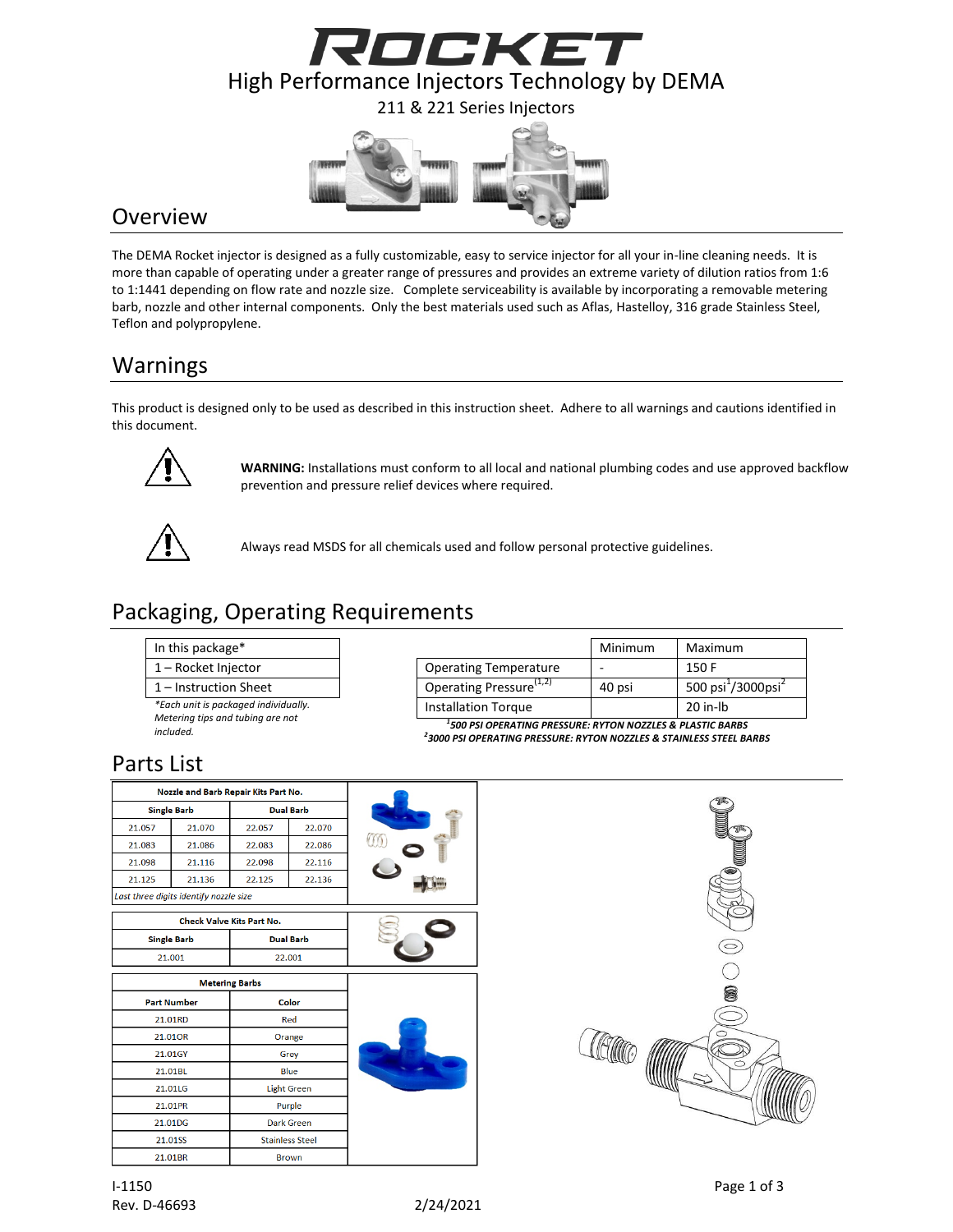## Installation

#### **Placement in the water line:**

1. The injector may be installed in a horizontal or vertical line and with the metering barb in any position below, above, or to the side. Water flow must be in the direction of the arrow on the injector body. If the thread size is different from the line size, use pipe bushings or reducers as required. Injector selection is based on flow, not line size. Flow requirements are listed in the table below.

#### **Connection to chemical supply:**

2. Install a ceramic weight by sliding the plastic tubing through the ceramic weight. Drop the end of the tubing with the strainer and ceramic weight into the fluid product container. Cut the tubing to any convenient length and slip the open end over the metering barb. The container may be more than 8 feet below the injector (extra tubing required) but injection capacity will be less. Do not place the container above the injector unless the injector is under pressure when not in use. This will prevent free siphoning.

## Metering Tip Chart

|                            | Flow Rate (GPM) @ 200 PSI | 1.1    | 1.7    | 2.4    | 2.6         | 3.4                | 4.3     | 5.3        | 6.1          |
|----------------------------|---------------------------|--------|--------|--------|-------------|--------------------|---------|------------|--------------|
| <b>Metering Barb Color</b> |                           | Red    | Orange | Gray   | <b>Blue</b> | <b>Light Green</b> | Purple  | Dark Green | <b>Brown</b> |
|                            | <b>Nozzle Size</b>        | 0.057" | 0.070" | 0.083" | 0.086"      | 0.098"             | 0.116'' | 0.125"     | 0.136"       |
|                            | Copper                    | 1:277  | 1:426  | 1:582  | 1:715       | 1:812              | 1:1108  | 1:1441     | 1:1420       |
|                            | Pumpkin                   | 1:179  | 1:283  | 1:389  | 1:440       | 1:603              | 1:709   | 1:878      | 1:948        |
|                            | Burgundy                  | 1:157  | 1:260  | 1:366  | 1:395       | 1:519              | 1:608   | 1:777      | 1:845        |
|                            | Lime                      | 1:114  | 1:197  | 1:274  | 1:299       | 1:408              | 1:459   | 1:601      | 1:633        |
|                            | Tan                       | 1:101  | 1:178  | 1:207  | 1:269       | 1:366              | 1:418   | 1:545      | 1:543        |
|                            | Orange                    | 1:87   | 1:136  | 1:170  | 1:201       | 1:259              | 1:389   | 1:405      | 1:475        |
|                            | Turquoise                 | 1:85   | 1:135  | 1:169  | 1:200       | 1:257              | 1:277   | 1:404      | 1:401        |
| Tip Color                  | Pink                      | 1:50   | 1:74   | 1:103  | 1:114       | 1:152              | 1:185   | 1:229      | 1:254        |
|                            | Lt. Blue                  | 1:38   | 1:58   | 1:71   | 1:90        | 1:119              | 1:146   | 1:182      | 1:191        |
|                            | Brown                     | 1:34   | 1:56   | 1:66   | 1:86        | 1:113              | 1:133   | 1:172      | 1:185        |
| Metering                   | Red                       | 1:28   | 1:42   | 1:60   | 1:64        | 1:87               | 1:110   | 1:132      | 1:143        |
|                            | White                     | 1:24   | 1:37   | 1:56   | 1:58        | 1:76               | 1:95    | 1:114      | 1:129        |
|                            | Green                     | 1:22   | 1:33   | 1:46   | 1:48        | 1:68               | 1:82    | 1:103      | 1:116        |
|                            | Blue                      | 1:17   | 1:25   | 1:35   | 1:31        | 1:53               | 1:64    | 1:75       | 1:86         |
|                            | Yellow                    | 1:11   | 1:17   | 1:23   | 1:24        | 1:33               | 1:43    | 1:51       | 1:60         |
|                            | <b>Black</b>              | 1:8.7  | 1:13   | 1:19   | 1:19        | 1:25               | 1:31    | 1:40       | 1:42         |
|                            | Purple                    | 1:6.4  | 1:6.5  | 1:9    | 1:10        | 1:13               | 1:16    | 1:19       | 1:22         |
|                            | Gray                      | 1:6.3  | 1:5.9  | 1:7.8  | 1:8         | 1:10               | 1:12    | 1:15       | 1:16         |
|                            | NO TIP                    | 1:6.1  | 1:5.1  | 1:6.4  | 1:6.5       | 1:7.4              | 1:7.6   | 1:9.5      | 1:11.1       |

NOTE: Dilution Ratios are based on 200 PSI inlet pressure and 90 PSI outlet pressure. Dilution Ratios are based on drawing water or water-thin product through the metering tip. Different viscosities and temperatures will affect the draw rates and lower the amount of fluid inducted increasing the overall dilution ratio making the injectors (and ratio) leaner.

|                            | Flow Rate (GPM) @ 100 PSI | 0.8    | 1.3    | 1.6    | 1.75        | 2.3                | 3.2     | 3.7        | 4.1          |
|----------------------------|---------------------------|--------|--------|--------|-------------|--------------------|---------|------------|--------------|
| <b>Metering Barb Color</b> |                           | Red    | Orange | Gray   | <b>Blue</b> | <b>Light Green</b> | Purple  | Dark Green | <b>Brown</b> |
| <b>Nozzle Size</b>         |                           | 0.057" | 0.070" | 0.083" | 0.086"      | 0.098"             | 0.116'' | 0.125"     | 0.136"       |
|                            | Copper                    | 1:202  | 1:384  | 1:399  | 1:467       | 1:714              | 1:797   | 1:945      | 1:996        |
|                            | Pumpkin                   | 1:169  | 1:305  | 1:346  | 1:387       | 1:546              | 1:499   | 1:787      | 1:635        |
|                            | Burgundy                  | 1:136  | 1:228  | 1:294  | 1:308       | 1:416              | 1:451   | 1:630      | 1:545        |
|                            | Lime                      | 1:103  | 1:151  | 1:242  | 1:229       | 1:268              | 1:329   | 1:473      | 1:426        |
|                            | Tan                       | 1:91   | 1:143  | 1:205  | 1:197       | 1:238              | 1:282   | 1:426      | 1:364        |
|                            | Orange                    | 1:61   | 1:79   | 1:170  | 1:136       | 1:190              | 1:268   | 1:270      | 1:341        |
|                            | Turquoise                 | 1:60   | 1:78   | 1:169  | 1:135       | 1:143              | 1:218   | 1:269      | 1:274        |
| Color                      | Pink                      | 1:36   | 1:55   | 1:75   | 1:77        | 1:95               | 1:135   | 1:171      | 1:179        |
|                            | Lt. Blue                  | 1:31   | 1:45   | 1:65   | 1:67        | 1:86               | 1:109   | 1:148      | 1:128        |
| Metering Tip               | Brown                     | 1:27   | 1:35   | 1:55   | 1:58        | 1:76               | 1:101   | 1:125      | 1:116        |
|                            | Red                       | 1:21   | 1:30   | 1:45   | 1:48        | 1:60               | 1:82    | 1:102      | 1:101        |
|                            | White                     | 1:19   | 1:24   | 1:34   | 1:39        | 1:44               | 1:67    | 1:79       | 1:92         |
|                            | Green                     | 1:16   | 1:20   | 1:29   | 1:33        | 1:40               | 1:61    | 1:65       | 1:78         |
|                            | Blue                      | 1:13   | 1:15   | 1:24   | 1:26        | 1:35               | 1:46    | 1:51       | 1:63         |
|                            | Yellow                    | 1:9.4  | 1:11   | 1:18   | 1:20        | 1:26               | 1:29    | 1:39       | 1:49         |
|                            | Black                     | 1:8    | 1:8.9  | 1:12   | 1:13        | 1:16               | 1:23    | 1:27       | 1:30         |
|                            | Purple                    | 1:7.3  | 1:7.3  | 1:9.5  | 1:10        | 1:12               | 1:11    | 1:19       | 1:19         |
|                            | Gray                      | 1:7.1  | 1:6.8  | 1:7    | 1:7.5       | 1:7.7              | 1:9.4   | 1:11       | 1:16         |
|                            | NO TIP                    | 1:7    | 1:6.2  | 1:6.1  | 1:6.7       | 1:5.7              | 1:7.8   | 1:8        | 1:11.1       |

NOTE: Dilution Ratios are based on 200 PSI inlet pressure and 90 PSI outlet pressure. Dilution Ratios are based on drawing water or water-thin product through the metering tip. Different viscosities and temperatures will affect the draw rates and lower the amount of fluid inducted increasing the overall dilution ratio making the injectors (and ratio) leaner.